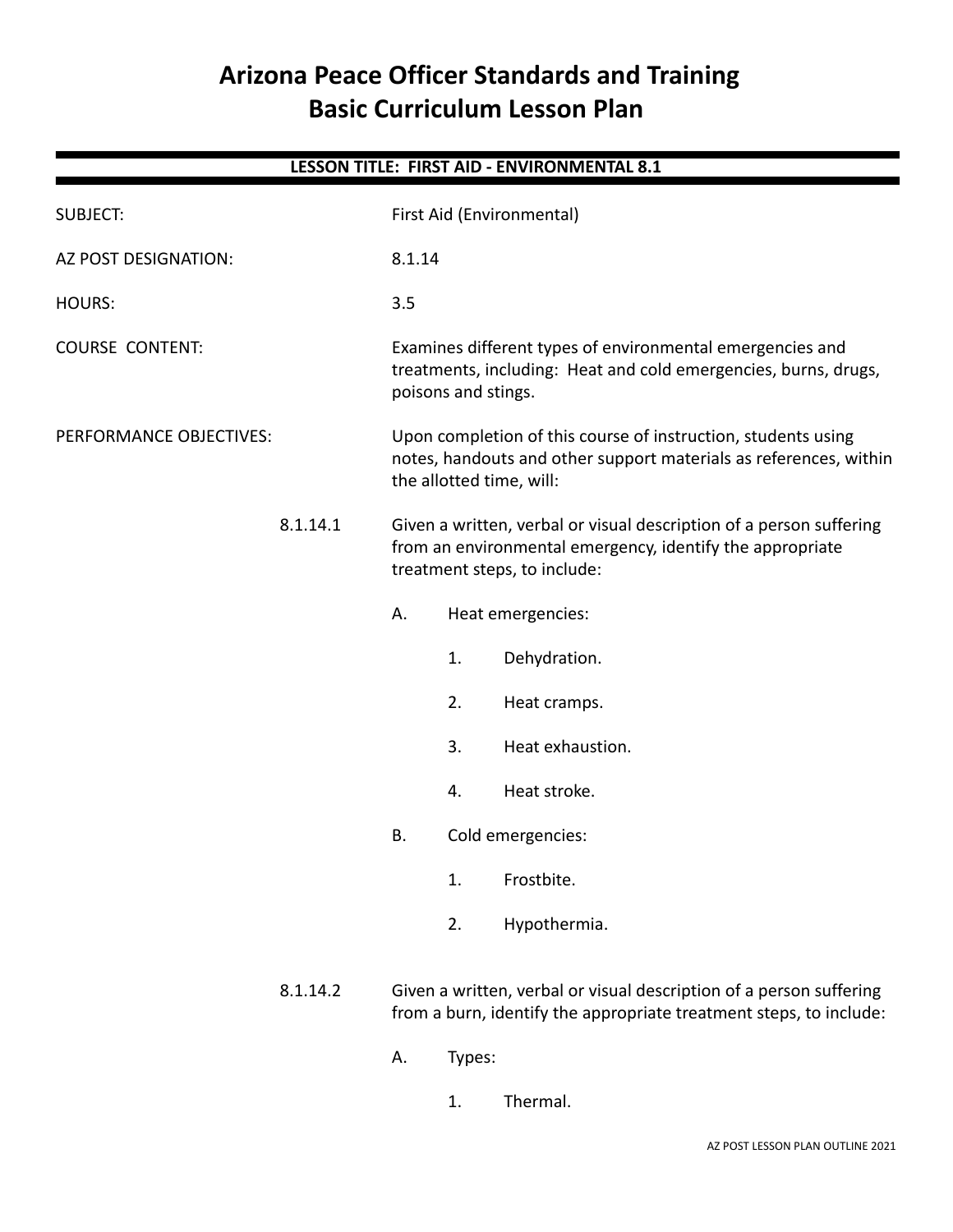- 2. Electrical.
- 3. Chemical.
- B. Degrees:
	- 1. First.
	- 2. Second.
	- 3. Third.
- 8.1.14.3 Given written, verbal or visual descriptions of persons suffering from the following toxic reactions, identify the signs, symptoms and appropriate treatment steps:
	- A. Alcohol and drug abuse.
	- B. Bites (snake, animal and human).
	- C. Poisons (ingested, inhaled, injected and absorbed).
	- D. Insect stings, etc.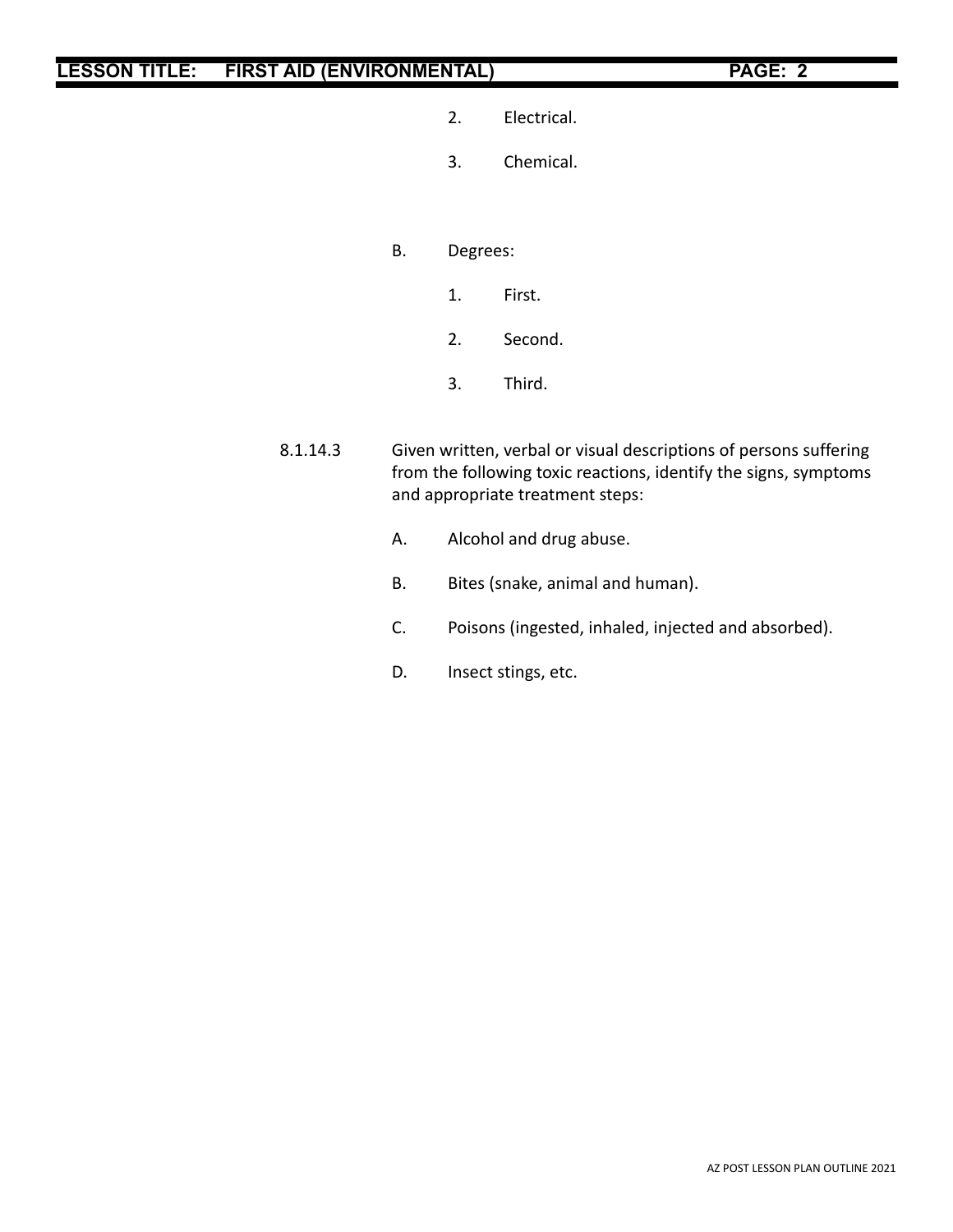| DATE FIRST PREPARED:                                     | January 1998                                             |                     |  |
|----------------------------------------------------------|----------------------------------------------------------|---------------------|--|
| PREPARED BY:                                             | Wayne Lupinski                                           |                     |  |
| <b>REVIEWED - REVISED:</b><br><b>REVIEWED - REVISED:</b> | David Kleinman<br>Sgt. Bill Wright                       | DATE: December 1998 |  |
|                                                          | <b>ALEA Course Revision 2001</b>                         | DATE: January 2001  |  |
| <b>REVIEWED - REVISED:</b>                               | <b>SME Committee</b>                                     | DATE: October 2002  |  |
| <b>REVIEWED - REVISED:</b>                               | Officer Tim Taylor, SME Chairman                         | DATE: February 2004 |  |
| <b>REVIEWED - REVISED:</b>                               | <b>POST - Hours Corrected</b>                            | DATE: June 2006     |  |
| <b>REVIEWED - REVISED:</b>                               | First Aid SME Group                                      | DATE: November 2017 |  |
| <b>REVIEWED - REVISED:</b>                               | AZPOST (DocX)                                            | DATE: March 2022    |  |
| AZ POST - APPROVAL:                                      | Don Yennie                                               | DATE: November 2017 |  |
| AZ POST - APPROVAL:                                      | Lori Wait                                                | DATE: March 2022    |  |
| <b>INSTRUCTOR REFERENCES:</b>                            |                                                          |                     |  |
| <b>CLASS LEVEL:</b>                                      | Student                                                  |                     |  |
| <b>TRAINING AIDS:</b>                                    |                                                          |                     |  |
| <b>INSTRUCTIONAL STRATEGY:</b>                           |                                                          |                     |  |
| <b>SUCCESS CRITERIA:</b>                                 | 70% or higher on a written, multiple-choice examination. |                     |  |
| <b>COMPUTER FILE NAME:</b>                               | 8.1.14 First Aid - Environmental                         |                     |  |
| DATE RELEASED TO THE SHARE FILE:                         | May 27, 2022                                             |                     |  |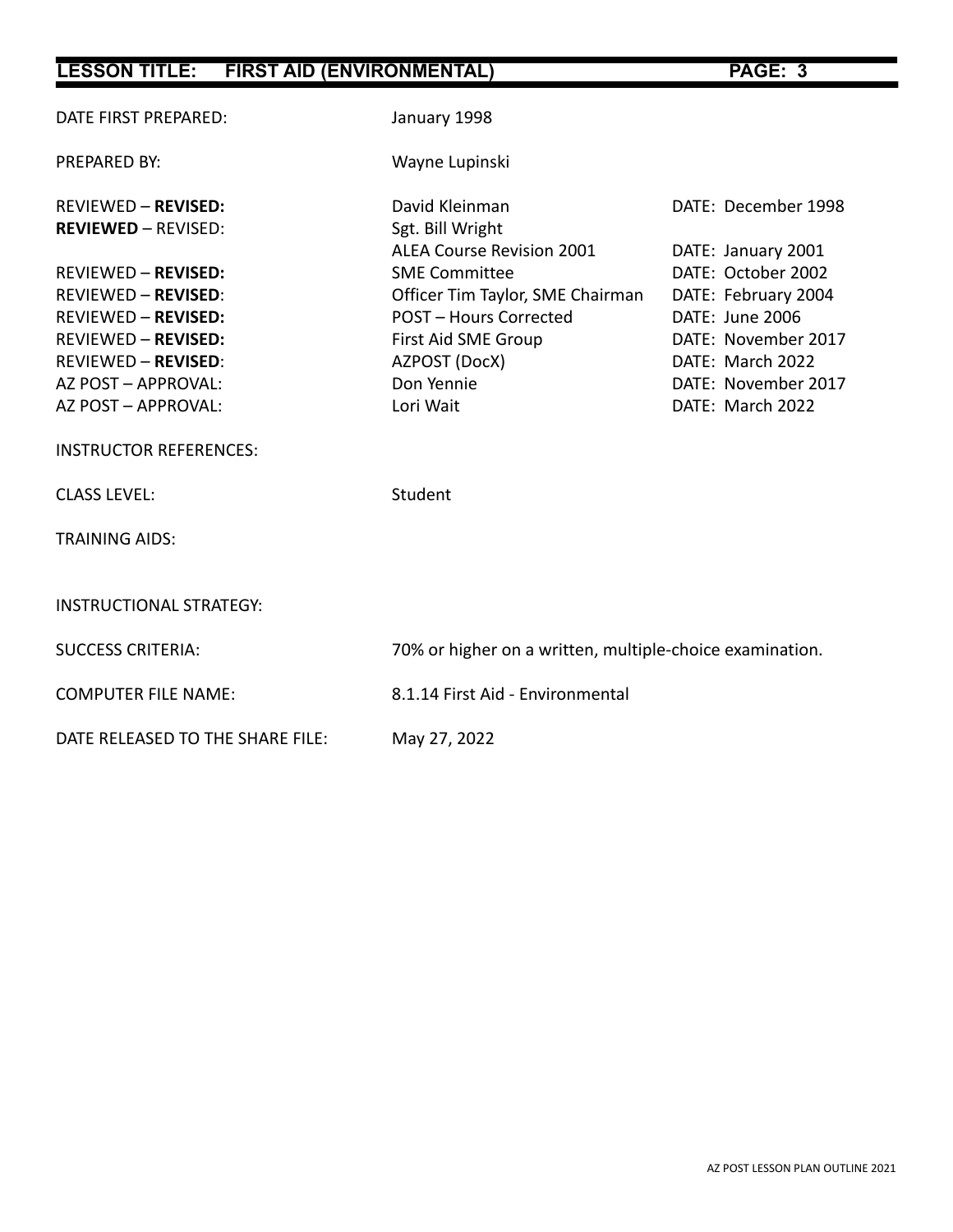### **I. INTRODUCTION**

- A. Instructor (self) introduction.
- B. Preview of performance objectives.

### **II. ENVIRONMENTAL EMERGENCIES**

- A. Dehydration. **P. O. 8.1.14.1A1**
	- 1. Signs and symptoms:
		- a. Dry mucous membranes.
		- b. Poor skin elasticity.
		- c. Excessive thirst.
	- 2. Care:
		- a. If alert, give water to drink.
- B. Heat cramps. **P. O. 8.1.14.1A2**

- 1. Signs and symptoms: (Example: Changing a tire or a football player)
	- a. Severe muscle cramps, usually in the legs and the abdomen.
	- b. Exhaustion, often to the point of collapse.
	- c. Sometimes dizziness or periods of faintness.
- 2. Care:
	- a. Move the patient to a nearby cool place.
	- b. Give water to drink. The muscle cramps should ease shortly after the patient drinks water.
	- c. Help ease the patient's cramps by massaging the cramped muscles. You will be more effective if you massage with pressure rather than light rubbing actions.
		- i. Discuss half (½)-strength commercial electrolyte fluids. **INSTRUCTOR NOTE :** *A high sugar content found in commercial electrolyte fluid may cause the body to dump excess fluids.*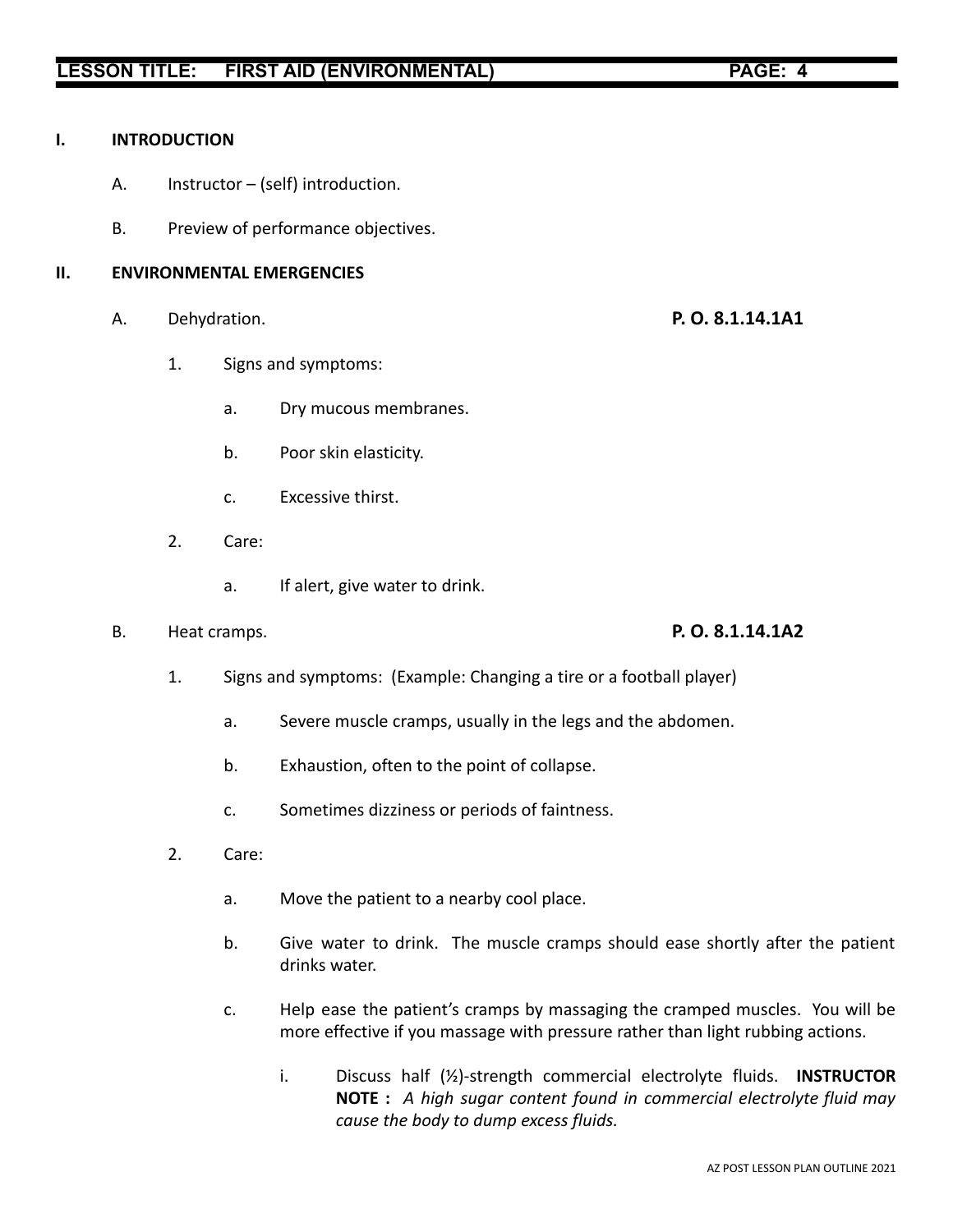- ii. The patient needs water more than salt.
- d. Moist towels applied to the patient's forehead and over the cramped muscle provide added relief for some patients.
- e. If cramps do not go away or if more serious signs and symptoms begin to develop, alert the EMS system dispatcher.
- C. Heat exhaustion. **P. O. 8.1.14.1A3**

- 1. Signs and symptoms:
	- a. Rapid and shallow breathing.
	- b. Weak pulse.
	- c. Cold and clammy skin, with heavy perspiration.
	- d. Total body weakness.
	- e. Dizziness, sometimes leading to unconsciousness.
- 2. Care:
	- a. Move the patient to a nearby cool place.
	- b. Keep the patient at rest.
	- c. Remove as much of the patient's clothing as is necessary to cool the patient without causing him/her to become chilled.
	- d. Fan the patient's skin.
	- e. Give the patient water. DO NOT try to administer fluids to an unconscious patient.
	- f. Treat for shock, but do not cover the patient to the point of overheating.
	- g. Alert the EMS system dispatcher. If the patient is unconscious, fails to recover rapidly, has other injuries or has a history of medical problems, be prepared for the patient to worsen.
- D. Heat stroke. (True medical Emergency) **P. O. 8.1.14.1A4**
	- 1. Signs and symptoms:
		- a. Deep breaths, followed by shallow breathing.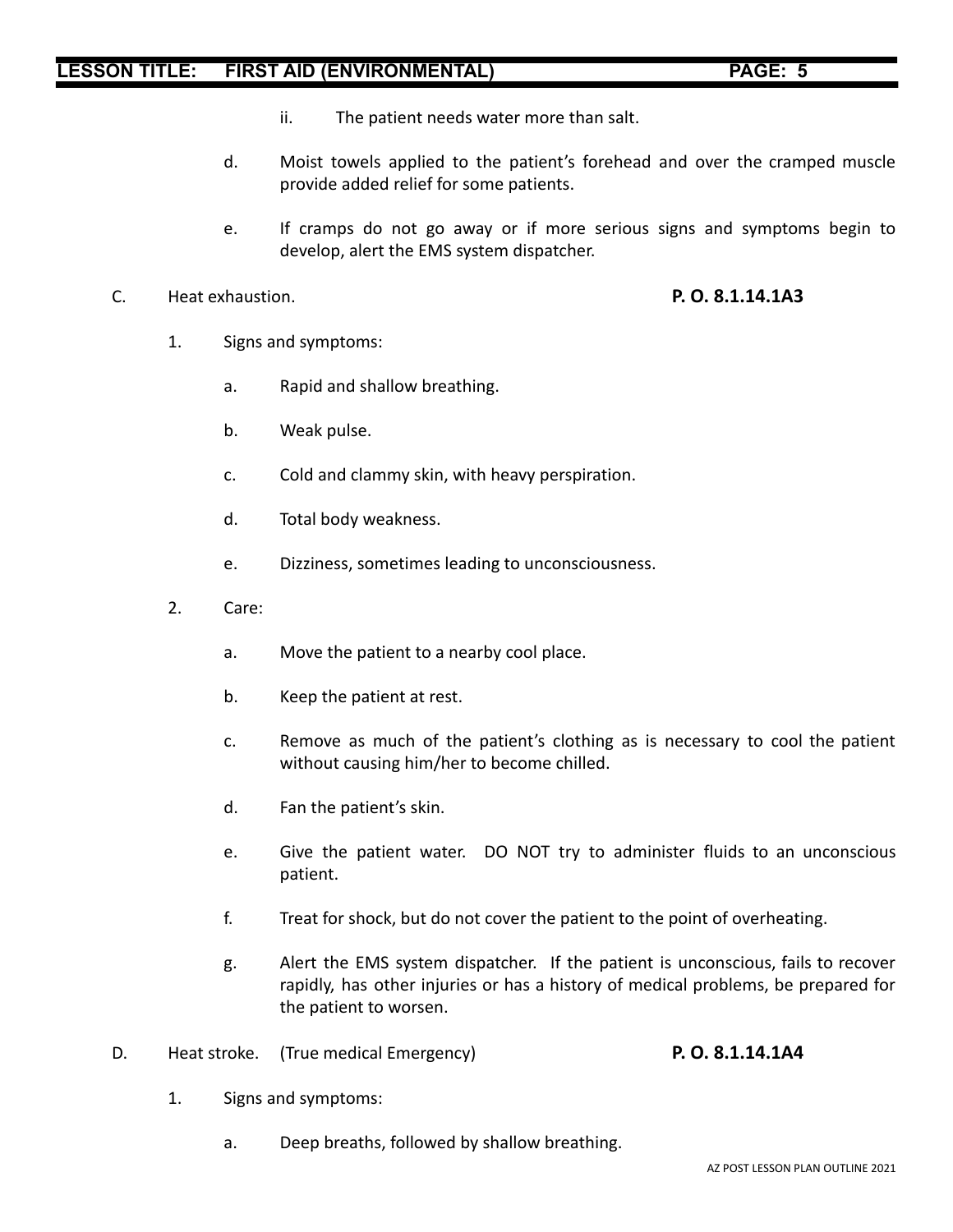- b. A rapid, strong pulse, followed by a rapid, weak pulse.
- c. DRY, hot skin. **INSTRUCTOR NOTE:** *Due to the loss of body fluids, your body cannot sweat.*
- d. Large (dilated) pupils.
- e. Loss of consciousness the patient may go into a coma.
- f. Convulsions or muscular twitching become visible.
- 2. Care:
	- a. Alert dispatch.
	- b. Cool the patient do this in any manner possible and do it rapidly.
		- i. Move the patient out of the sun or away from the heat source.
		- ii. Remove his/her clothing and wrap the patient in wet towels and sheets.
		- iii. Pour cold water over these wrappings.
		- iv. The patient's body heat must be lowered rapidly or the brain cells will die!
	- c. If cold packs or ice bags are available, wrap them and place one (1) bag or pack under each of the patient's armpits, one (1) on each wrist and ankle and one (1) on each side of the patient's neck and inside of the groin.
	- d. Alert the EMS system and arrange for transport **AS SOON AS POSSIBLE**.
	- e. Should transport be delayed, find a tub or container and immerse the patient up to the neck in cooled water.
		- i. Use ice, if available, to cool this bath.
		- ii. Even a partial covering of the patient with cooled water will help.
	- f. Continue to monitor the patient's vital signs. *INSTRUCTOR NOTE: Do not cool to the point of shivering. Shivering will raise body temperature.*

### **III. COLD EMERGENCIES P. O. 8.1.14.1B**

- 
- A. Frostbite local cooling of the body: **P. O. 8.1.14.1B1**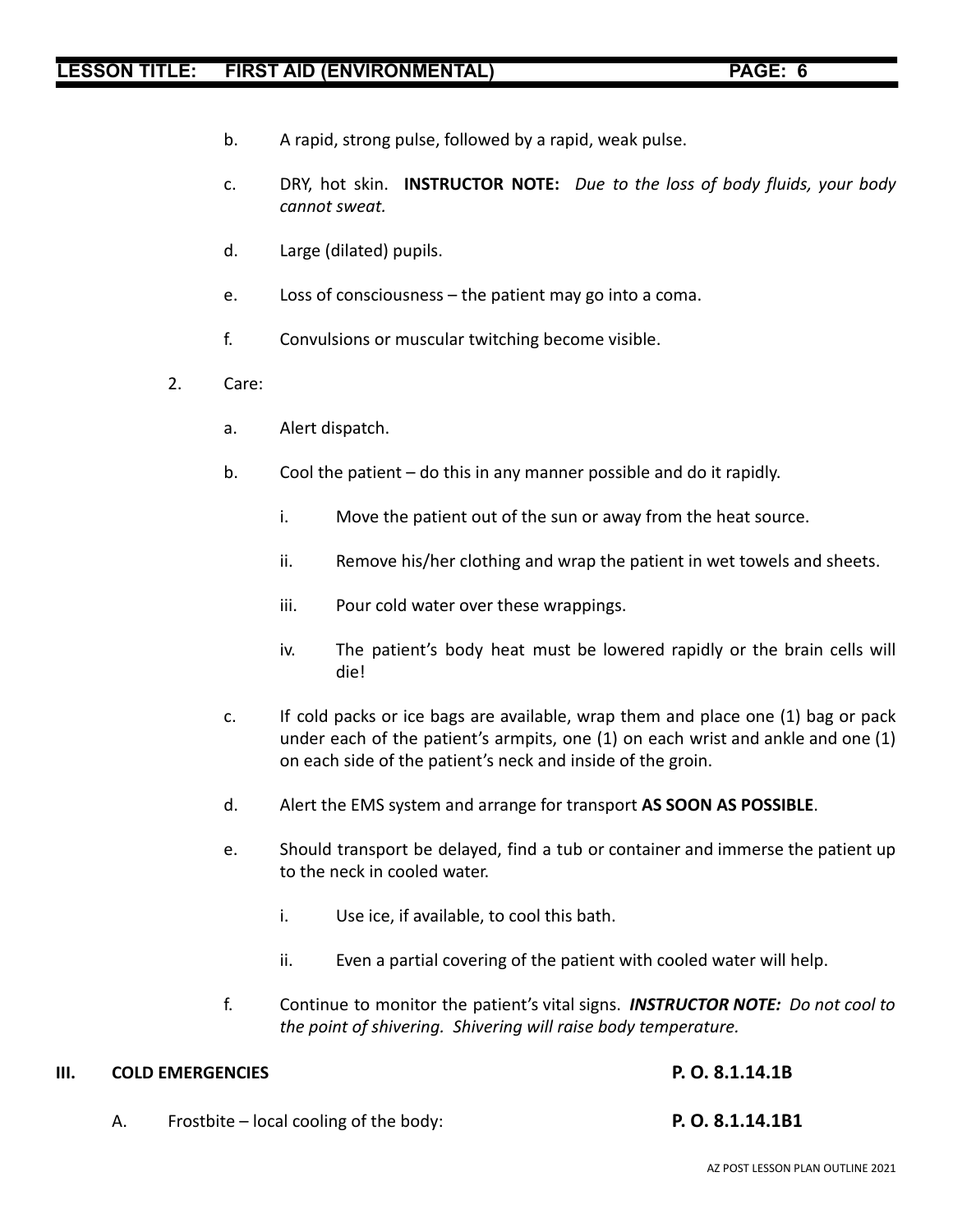- 1. The condition.
	- a. Seventy percent (70%) of the body is composed of water.
	- b. When the body is subjected to excessive cold, the water in the cells will freeze; the resulting ice crystals may even destroy cells.
	- c. It may be minor (frostnip), superficial or deep. *INSTRUCTOR NOTE: Never rub any condition of frostbite; the ice crystals in the tissue can cut and destroy cells.*
- 2. Frostnip.
	- a. Signs and symptoms:
		- i. Slow onset frostnip usually takes some time to develop.
		- ii. Unawareness on the part of the patient most people with frostnip are not aware of the problem.
		- iii. The area of the skin affected becomes white (blanches) this color change can take place very quickly.
		- iv. The affected area will feel numb to the patient.
	- b. Care:
		- i. Warm the affected area.
- 3. Superficial frostbite.
	- a. Signs and symptoms:
		- i. The affected area of the skin appears white and waxy.
		- ii. The affected area will feel frozen on the surface. The tissue below the surface MUST still be soft and have its normal "bounce." If it also feels frozen, then you are dealing with a case of freezing.
	- b. Care:
		- i. Protect the frostbitten area by covering the site of injury and handling the affected part as gently as possible.
		- ii. Apply a steady source of external warmth to the site of the injury. NEVER use a heat source that is uncomfortable for you to hold with your bare hand.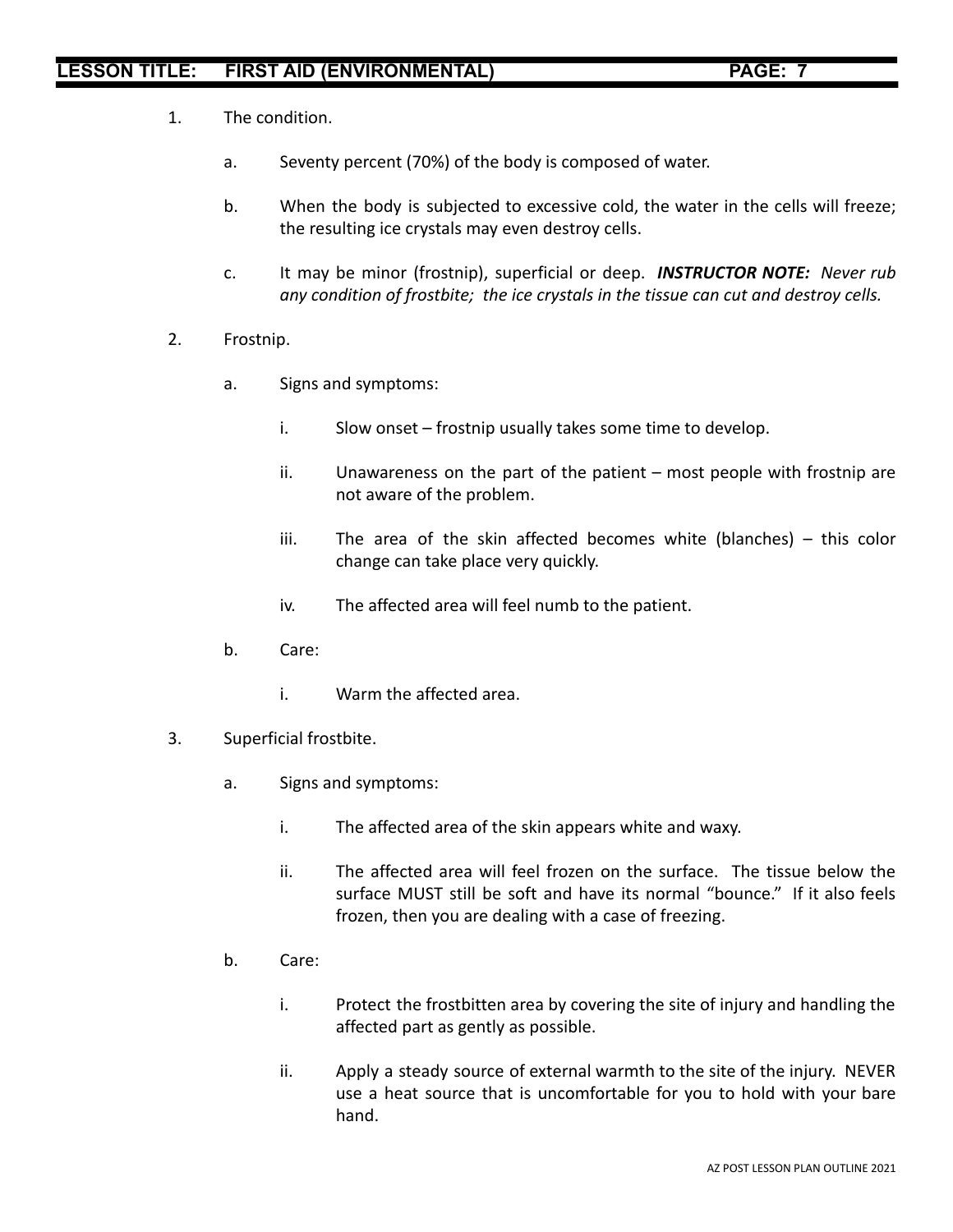- iii. Arrange for transport to a medical facility or do the above two (2) steps during transport. If at all possible, keep the patient warm and at rest. Avoid having the patient do any walking if any part of the foot is frostbitten.
- iv. If the transport is delayed, you must re-warm the affected body part.
- v. If you complete re-warming of the part (if it no longer feels frozen and is turning red or blue in color), dry the affected area and apply a clean dressing. Do not allow the area to refreeze.
- 4. Deep frostbite or freezing.
	- a. Signs and symptoms:
		- i. The skin will turn spotted (mottled) or blotchy. Its color will turn white, then grayish yellow and finally a grayish blue.
		- ii. At the site of the freezing, the surface of the skin will feel frozen and the layers of tissue below the surface will also be hard to the touch.
	- b. Care:
		- i. Arrange for immediate transport and provide care during transport.
		- ii. Provide the same care as you would for superficial frostbite.
		- iii. If transport is delayed, re-warm the affected body parts the same as you would for superficial frostbite. Be very careful with frozen tissues. Do not allow the area to re-freeze.
- B. Hypothermia general cooling of the body. **P. O. 8.1.14.1B2**
	- 1. Signs and symptoms:
		- a. Shivering.
		- b. Feelings of numbness.
		- c. Drowsiness and not willing to do even the simplest of activities.
		- d. Slow breathing and pulse rates this is seen in cases of prolonged hypothermia.
		- e. Failing eyesight this is seen in cases of prolonged hypothermia.
		- f. Unconsciousness, usually with the patient having a "glassy stare," this is seen in extreme cases.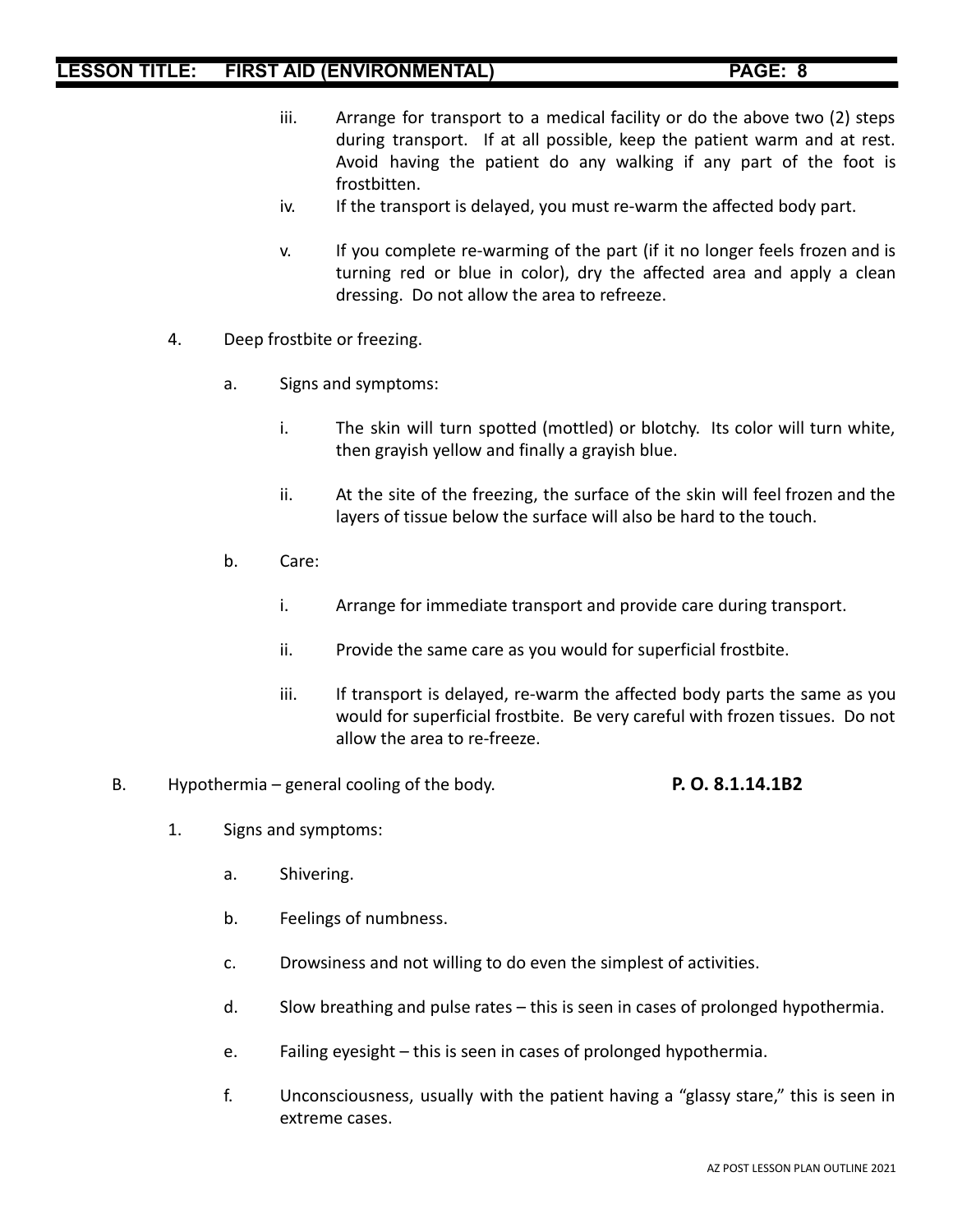- g. Freezing of body parts this is seen in the most extreme cases. Action must be taken immediately, for the patient may be near death.
- h. Alcohol intensifies the effects.
- 2. Care mild hypothermia.
	- a. Do patient surveys and interviews to determine the extent of the problem.
	- b. Keep the patient dry.
	- c. Slowly apply heat to raise the patient's body temperature. Move the patient to a nearby warm environment, if at all possible. Apply heat to the patient's body in the form of heat packs, hot water bottles, electric heating pads, hot air, radiated heat and your own body heat and that of bystanders. A warm bath is very helpful, but you must guard the patient against drowning.
	- d. If the patient is alert, give him/her warm liquids.
	- e. Except in the mildest of cases (shivering), alert the EMS system. NEVER allow a patient to remain in, or return to, the same cold environment. Hypothermia will probably return.
- 3. Care severe hypothermia.
	- a. Signs:
		- i. Unconsciousness.
		- ii. Slowed or absent respirations.
		- iii. Slowed or absent pulse.
		- iv. Irrational or stuporous states.
		- v. Muscular rigidity.
	- b. Care:
		- i. Alert dispatch/activate EMS.
		- ii. Do not re-warm.
		- iii. Handle with care.
		- iv. Elevate feet.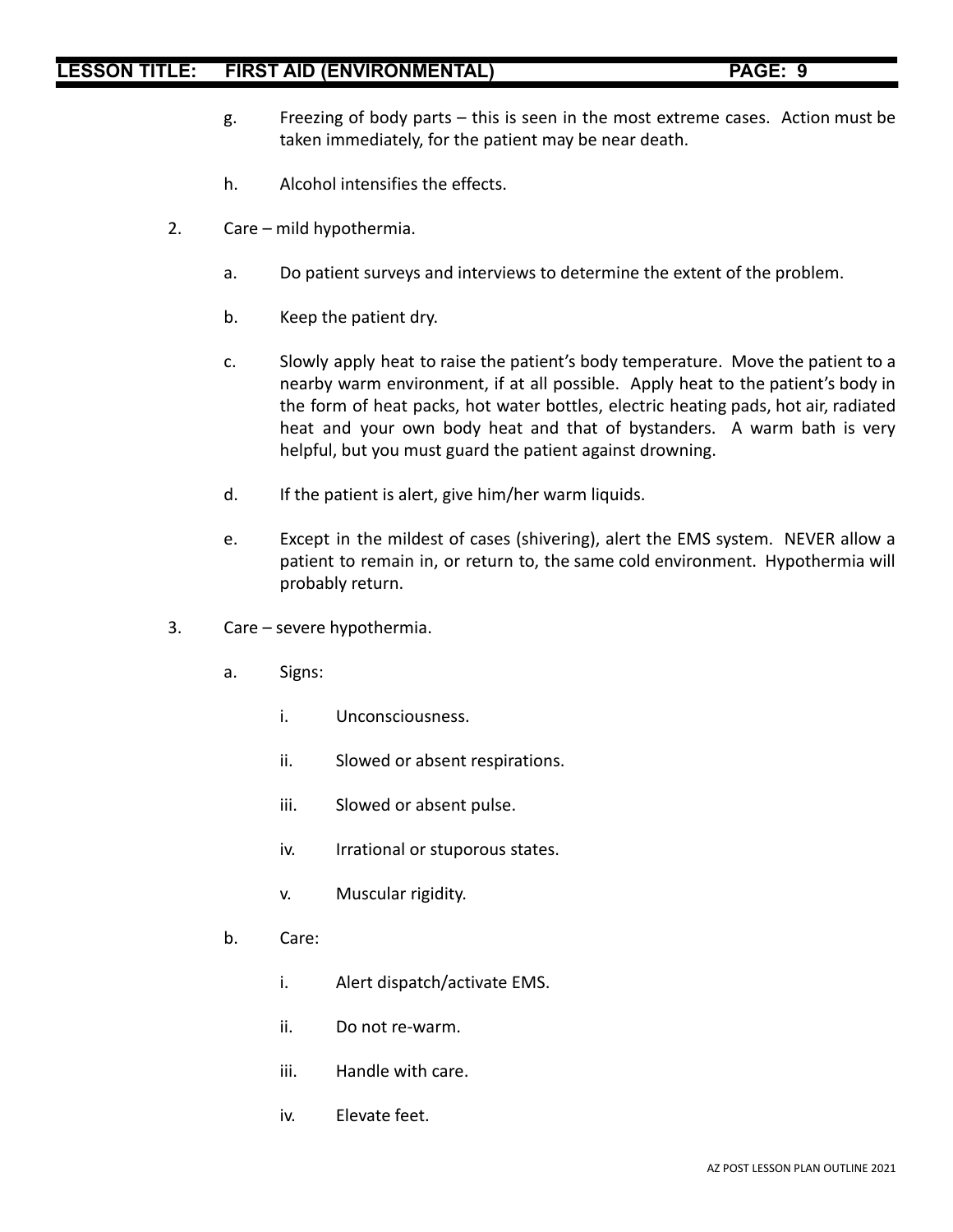- v. Keep the airway open.
- vi. Protect from additional cold.
- vii. Maintain vital signs.

### **4. Mental exercise:**

- a. You go to a family fight call. The husband advises you that the wife got mad and left about 15 minutes ago. She ran out of the house wearing only a short-sleeved shirt and light pants with no shoes. It is January in Flagstaff with three (3) feet of snow on the ground.
- b. You and another officer begin looking. About one (1) hour later, you find the woman curled up along the road lying in the snow. Her skin is white and is cold to the touch. She cannot remember who she is or where she is. She is shivering violently and cannot stop.
	- i. What is your first action? (Call EMS)
	- ii. What is your first intervention? ( Get them to a warm place)
	- iii. What else could you do? (Use blankets)
	- iv. What should you do until EMS arrives? (Monitor vitals)

### **IV. BURNS**

- A. Burns are among the most painful of wounds. They are also among the most dangerous because of the severe risk of infection.
- B. There are three (3) sources of burn injuries. They are: Thermal, electrical and chemical. (Radiation is a fourth source that can be touched on.)
- C. Thermal burns. **P. O. 8.1.14.2A1**

- 1. Thermal burns occur when a heat source is applied to the human body with enough intensity to combust, scorch, melt, vaporize or otherwise destroy human flesh. Examples are:
	- a. Flame.
		- i. Campfire or fireplace.
		- ii. Accidental fire (i.e., auto accident or structure fire).
	- b. Hot surface.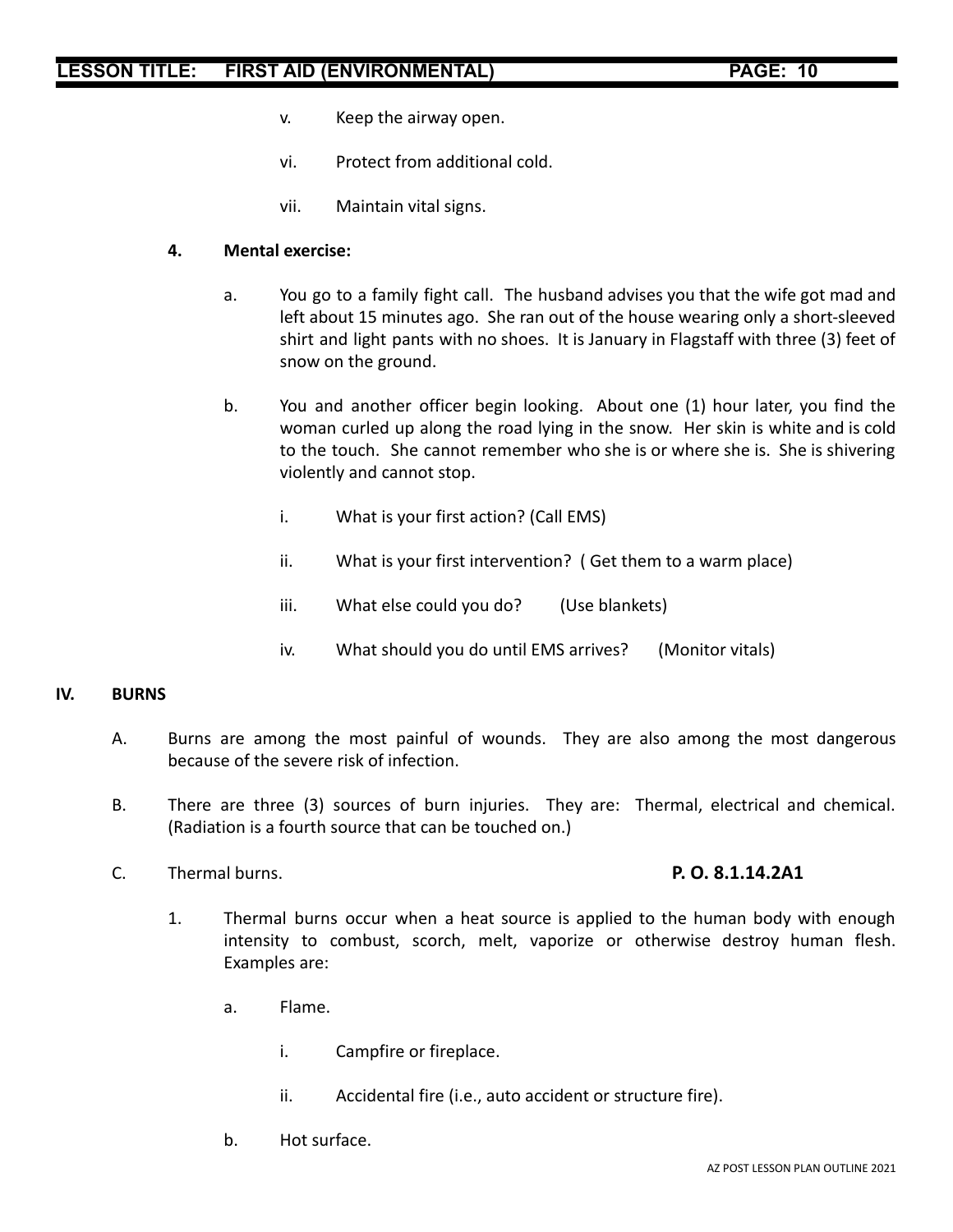- i. Hot pavement. (Placing suspects on the pavement in summer)
- ii. Stove top, appliances.
- c. Hot liquid or scalding.
	- i. Opening an overheated car radiator.
	- ii. Child abuse.
- d. Hot vapor or superheated air.
	- i. Steam.
	- ii. Inhalation injury from heated air, "fireman's lungs." Be aware of airway burns and difficulty breathing.
- D. Electrical burns. **P. O. 8.1.14.2A2**

- 1. Electrical burns occur when electricity of sufficient voltage and amperage is passed through the human body, destroying tissue.
- 2. Common sources of electrical burns:
	- a. Lightning: Usually an entrance wound and an exit wound. It is rare and can be fatal. Tissue is damaged between wounds>
	- b. House current: Painful, but usually not fatal unless well grounded.
	- c. High voltage: Electrical substations, high transmission towers or downed power lines. High voltage is often lethal.
- 3. If voltage, amperage, ground or pathway is sufficient, electrocution can occur in addition to thermal burns. Examples are: ( Electrocution: Sudden death by heart stoppage)
	- a. A workman on an aluminum ladder contacts high voltage. The current travels through the line, through the workman and through the ladder to the ground resulting in entrance and exit wounds, heart stoppage, and thermal burns to his/her body. (The current is the flow of voltage) ( The top layer of skin may peel like tissue paper)
	- b. Electric chair: Only eight (8) amps, but 2,000 volts, causing heart stoppage, general body heating and scorching.
	- c. Using an electrical appliance on a wet floor (e.g., adjusting the radio volume while standing in the bathtub).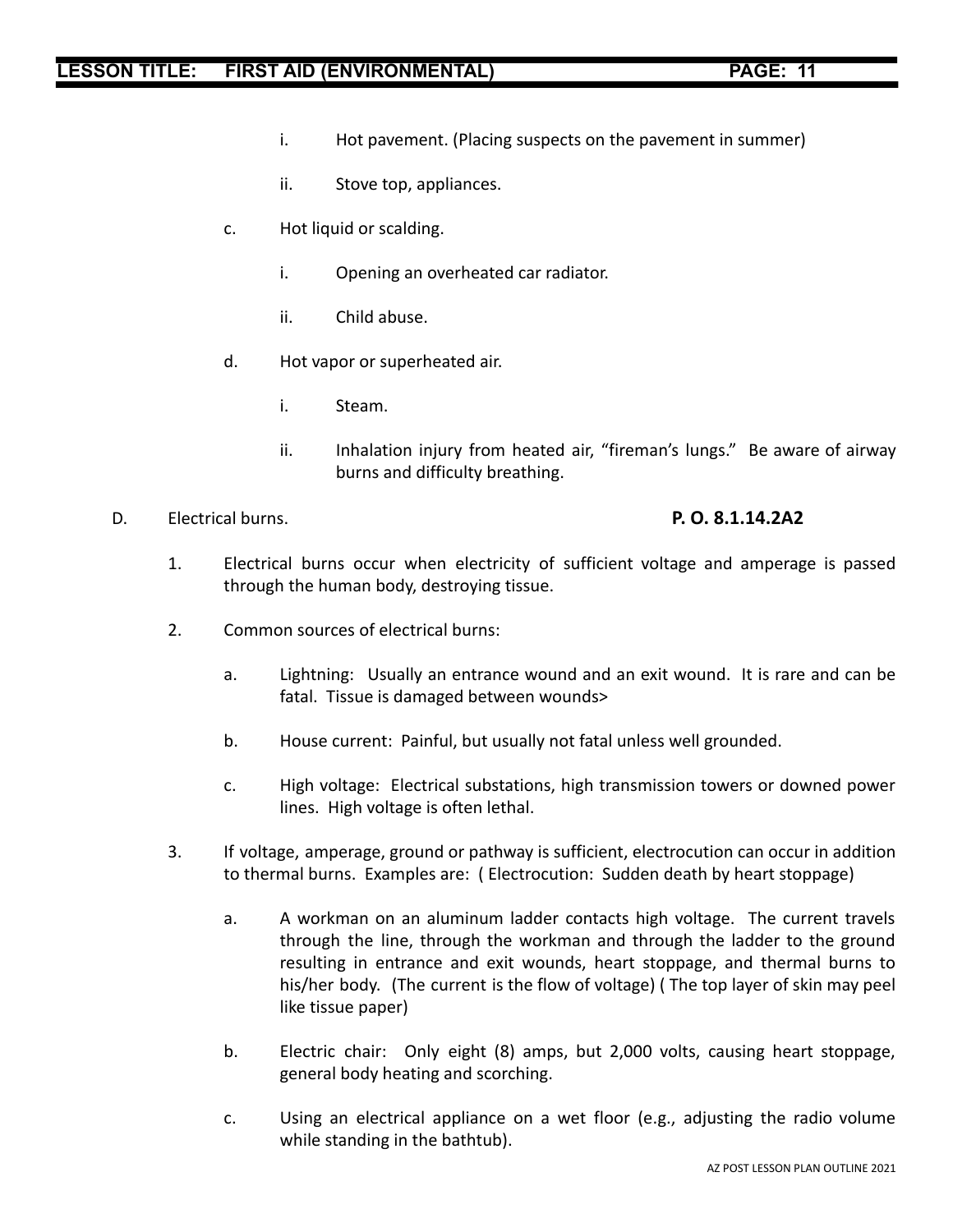- d. Tasers: Do not have the amount of voltage or amps to usually cause death.
- 4. Special considerations for electrical burns:
	- a. Ensure that the power has been turned off prior to rescue, treatment or transport. Rescuers and victims have been killed by touching the victim that is STILL in contact with an electrical source.
	- b. Prepare for CPR.
	- c. Treat burns secondary to CPR.
- E. Chemical burns. **P. O. 8.1.14.2A3**

- 1. Common substances causing chemical burns:
	- a. Household: Bleach, oven cleaner, scale remover, pool chemicals, etc.
	- b. Automotive: Battery acid, radiator cleaner, gas, etc.
	- c. Industrial: Just about every chemical in an industrial setting can cause burns to the skin. Look for hazardous material placards.
- 2. Special considerations for chemical burns:
	- a. Flush area with clean water.
	- b. Do not neutralize the chemical. Leave this to medical personnel.
- F. Degree of burns and their treatment.
	- 1. First degree: Superficial **P. O. 8.1.14.2B1**
		- a. Only the surface area is affected. (Epidermis surface layer of skin)
		- b. Redness and pain present.
		- c. Apply cool water.
		- d. Transport is rare unless large areas are involved.
	- 2. Second degree: Partial Thickness. **P. O. 8.1.14.2B2**
		- a. Both the surface and under layer of the skin are affected. (Dermis The layer under the epidermis.)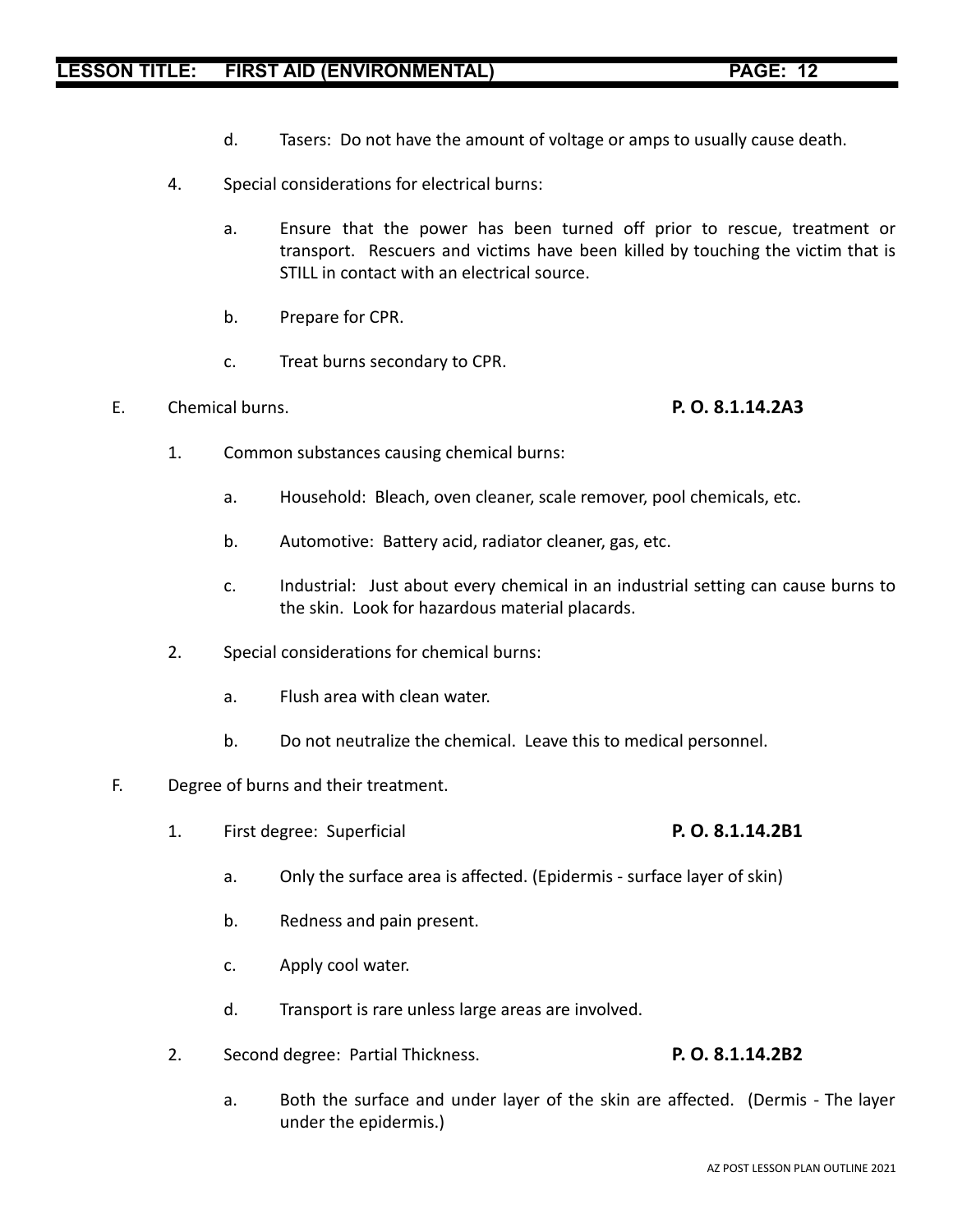- b. Redness, pain and blistering. ( Blisters set first- and second-degree burns apart.)
- c. Apply cool water.
- d. Do not break the blisters. This may increase the risk of infection.
- e. Cover with a dry, sterile dressing.
- f. Protect the area.
- g. Transport is rare unless large areas are involved.
- 3. Third degree: Full Thickness **P. O. 8.1.14.2B3**
	- a. True medical emergency.
	- b. Charring of surface and under layer. Possible charring to the bone, muscle, nerves, blood vessels and even organs.
	- c. The charred area is painless.
	- d. Surrounding the burn site is extremely painful. This is due to nerve damage.
	- e. Fluid loss. (Open wounds)
	- f. Call EMS.
	- g. Cover the wound with sterile dressing. (Prevents fluid loss)
	- h. Do not attempt to cool by adding liquids.
	- i. Treat for shock.
	- j. Consider transport.
- 4. Other considerations for treatment.
	- a. Stop the burning process first.
	- b. Contact EMS when large areas are affected, the airway is involved or it is a third-degree burn.
	- c. Treat airway, breathing and circulation (ABC's) before treating the burns.
	- d. Don't apply creams, sprays, or ointments.
- G. Radiation burns. *INSTRUCTOR NOTE: This section is for information only. No test questions are* AZ POST LESSON PLAN OUTLINE 2021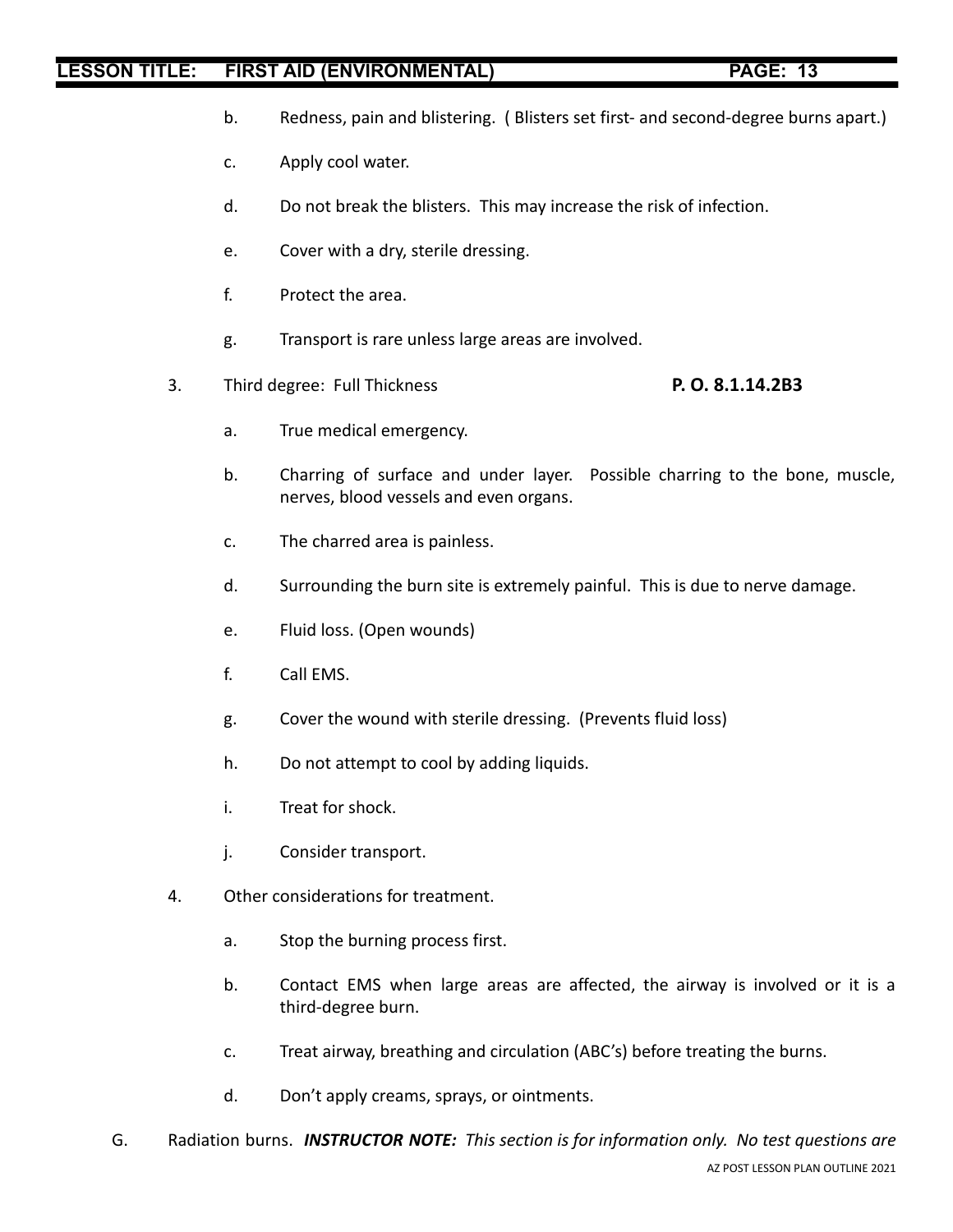*based off of section G.*

- 1. Burns are caused by exposure to harmful radiation, such as ultraviolet and gamma radiation.
- 2. Ultraviolet radiation: (Sunburn is the most common.)
	- a. First- or second-degree burns are seen.
	- b. Cool the area.
- 3. Gamma (nuclear radiation, Malfunctioned medical equipment).
	- a. Radiation cannot be felt.
	- b. Detection is by monitoring the equipment.
	- c. Clear people away from the source.
	- d. Do not treat or transport. (The rescuer would risk exposure and also becoming a victim.)
- H. Determining the Burn Surface Area (BSA)
	- 1. The Rule of Nines.
		- a. Each part of the body is 9% (head, chest, back, each arm, etc.)
	- 2. Palm Method.
		- a. The patient's palm is equal to 1% BSA.
- I. Mental exercise:
	- 1. You are on patrol working with another officer. Your patrol car overheats and dies at the side of the road. You lift the hood and go back inside to call for a tow truck.
	- 2. Your partner goes outside to the front of the car. You hear a scream and see him fall to the ground. You go to the front of the car and see him lying on the ground holding his face and screaming. You see steam escaping from an open radiator. The skin on his arms is very red with large blisters already appearing. The skin on his face is very red.
		- a. What is your first step? (Call EMS)
		- b. What is your first intervention? ( ABC's)
		- c. What is your biggest concern? (Airway swelling)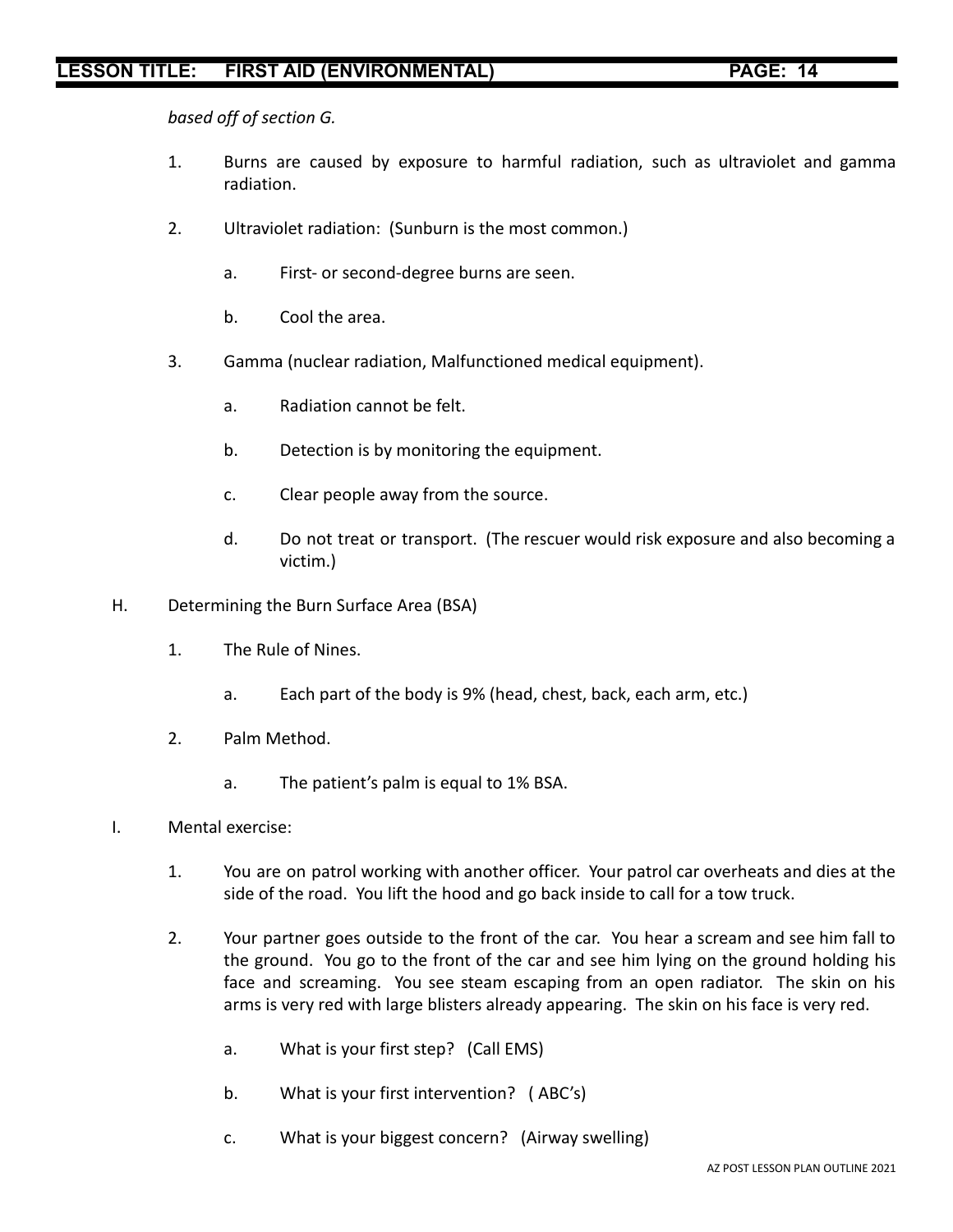d. What is your treatment? (Dry, sterile dressings)

### **V. POISONS P. O. 8.1.14.3C**

- A. Poisons (ingested, inhaled, absorbed, or injected).
	- 1. Important questions to ask:
		- a. What substance?
		- b. When did you ingest/become exposed?
		- c. If ingested, how much did you ingest?
		- d. Over what time period?
		- e. Interventions? Ask the victim if s/he has done anything to counteract the effects of the poison. (drinking milk, charcoal liquids etc.)
		- f. How much do you weigh?
	- 2. Use your investigative skills.
		- a. Look around.
		- b. Does what the patient is telling you match what you see?
	- 3. Use universal precautions.
	- 4. Remember, the poison may still be in the area or on the patient.
- B. Ingested poisons.
	- 1. Signs and symptoms:
		- a. Burns or stains around the patient's mouth.
		- b. Unusual breath odors, body odors or odors on the patient's clothing or at the scene.
		- c. Abnormal breathing.
		- d. Abnormal pulse rate and character.
		- e. Sweating.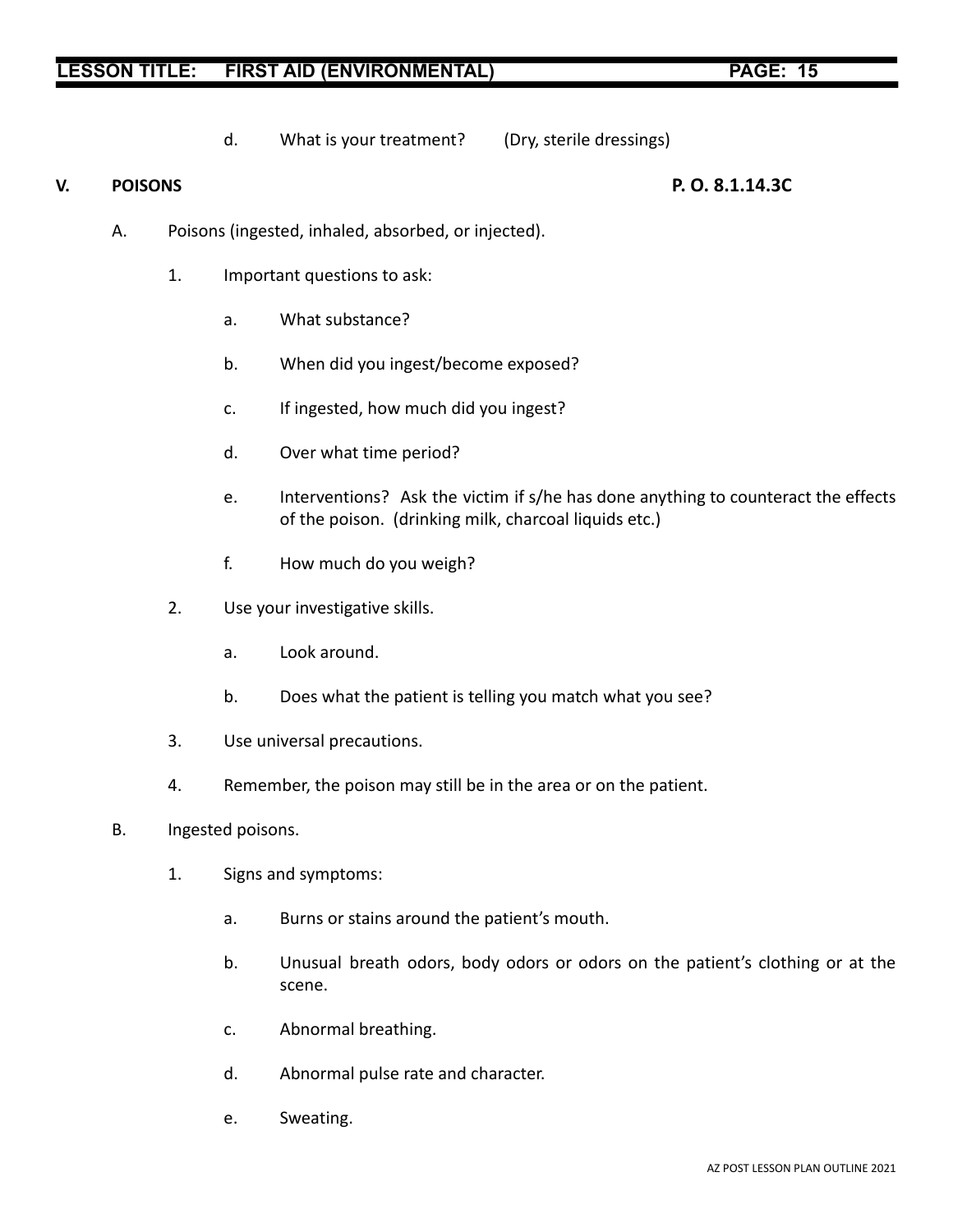- f. Dilated or constricted pupils.
- g. Excessive saliva formation or foaming at the mouth.
- h. Upset stomach or nausea.
- i. Vomiting.
- j. Diarrhea.
- k. Convulsions.
- l. Altered states of awareness, including unconsciousness.
- 2. Care:
	- a. Maintain an open airway.
	- b. Contact the Poison Control Center for treatment recommendations.
	- c. Save all vomitus.
	- d. Treat for shock, while allowing for drainage.
	- e. Put the patient in a recovery position.
	- f. 1-800-222-1222 National Poison Control
- C. Inhaled poisons.
	- 1. For inhaled poisons, such as carbon monoxide, the major concern is removing the patient from the source.
	- 2. Do not enter or try to provide care in a poisonous atmosphere.
	- 3. Signs and symptoms:
		- a. Respiratory distress.
		- b. Altered level of consciousness.
	- 4. CPR should be administered, if required.
- D. Absorbed poisons.
	- 1. Signs and symptoms: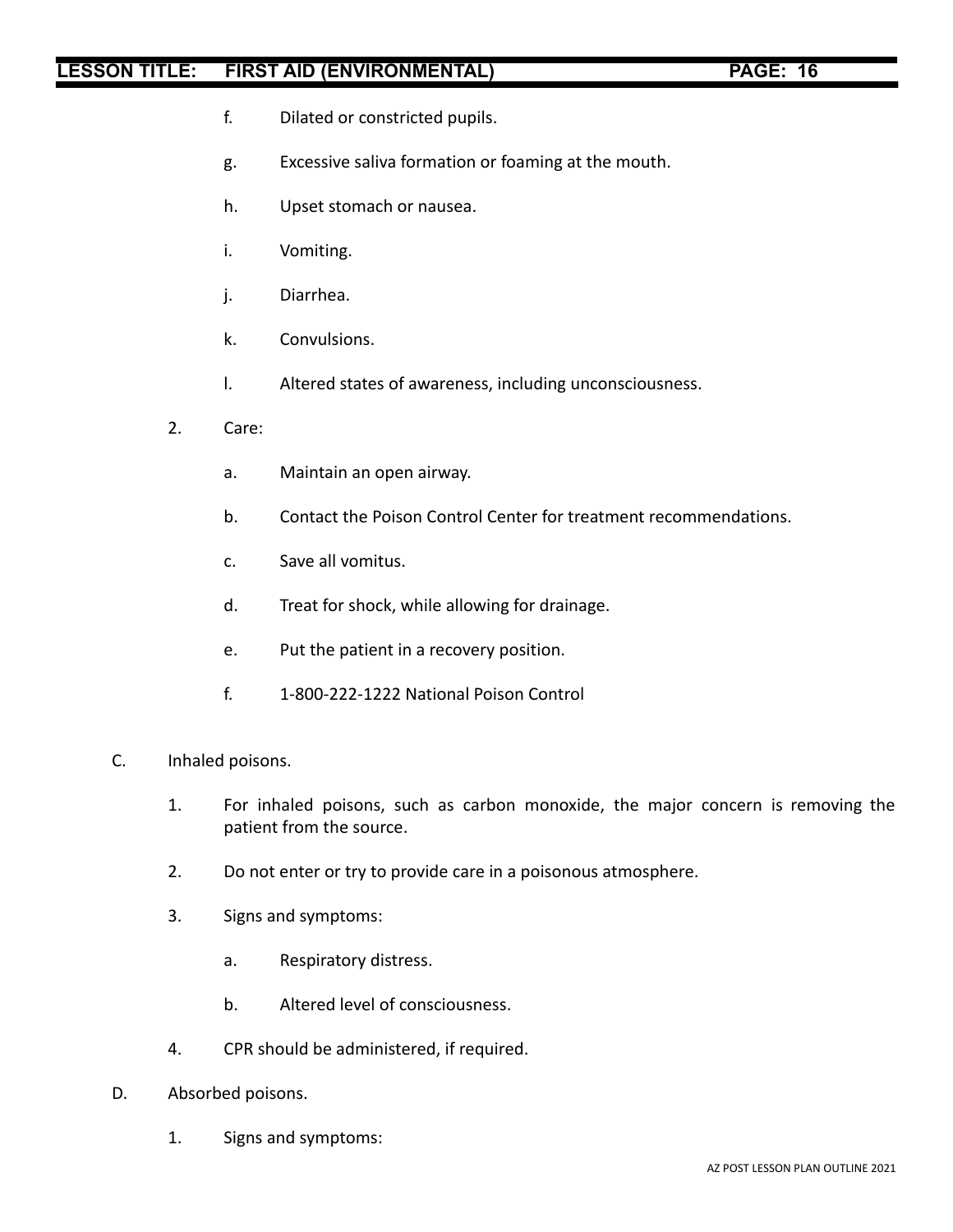- a. Skin reactions these can range from mild irritations to chemical burns.
- b. Itching of the skin.
- c. Irritation of the eyes.
- d. Headache.
- e. Increased skin temperature.
- f. Anaphylactic shock.
- g. PPE is very important as we don't want to also absorb the poison.
- 2. Care:
	- a. Remove the patient from the source.
	- b. Remove contaminated clothing and jewelry.
	- c. Flood the affected area.
	- d. Wash the area with soap and water.
- E. Injected poisons/insect stings. **P. O. 8.1.14.3D**

- 1. Signs and symptoms:
	- a. Noticeable stings to the skin usually there will be pain and swelling at the site. Scene safety is paramount as the insect (bees) may still be in the area.
	- b. Puncture marks to the skin pay careful attention to the forearms and legs.
	- c. Noticeable stings to the skin usually there will be pain and swelling at the site.
	- d. Weakness or collapse.
	- e. Difficult breathing and unusual pulse rate.
	- f. Headache.
	- g. Treating for shock this is done even if the patient does not present any of the signs of shock.
	- h. Scraping away bee and wasp stingers and venom sacs DO NOT pull out stingers, always scrape them from the patient's skin. *INSTRUCTOR NOTE: Show*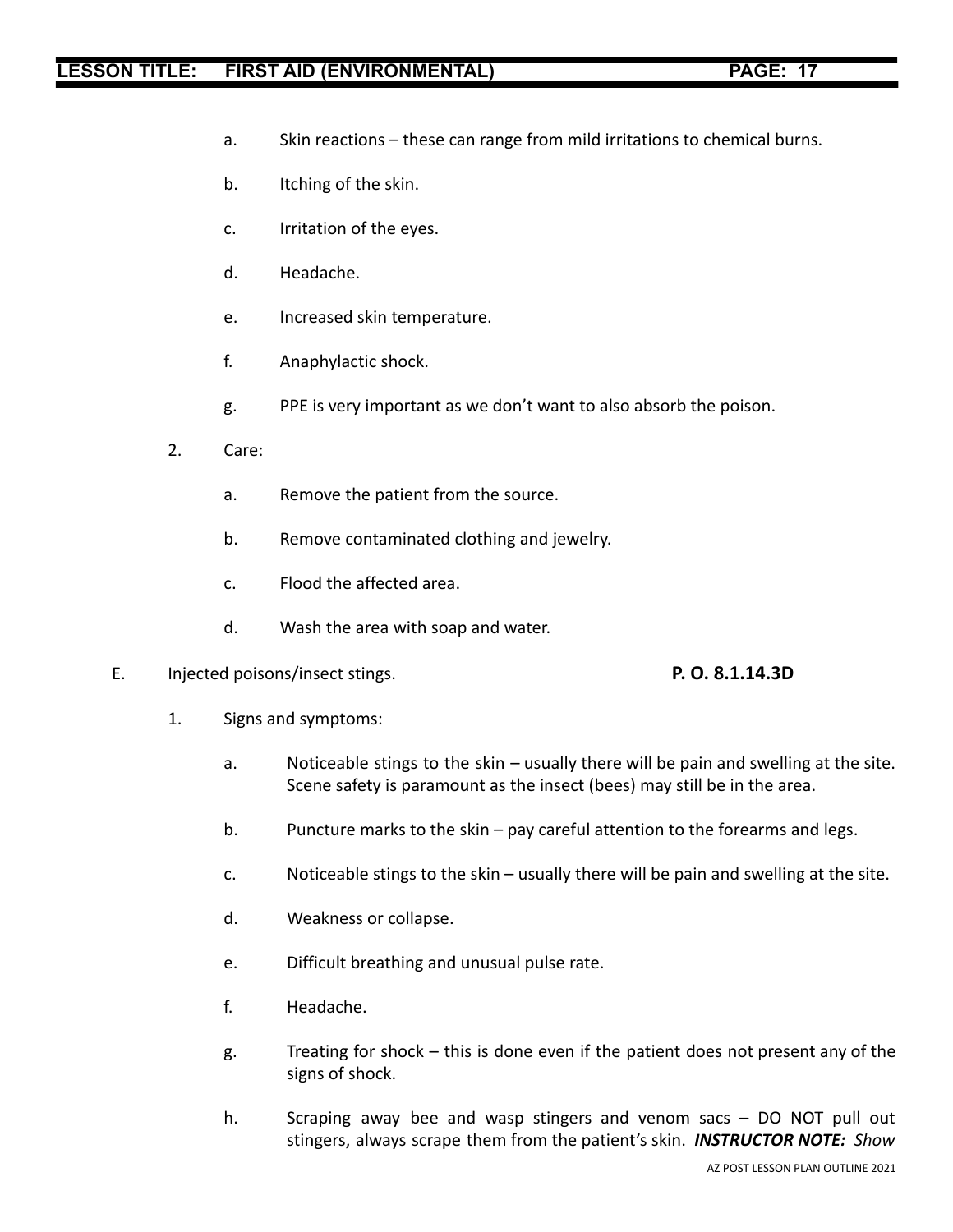*a diagram or describe how a stinger/sac can be like a hypodermic needle, forcing more venom into the patient's tissue.*

- F. Mental exercise:
	- 1. You respond to a man-down call in the alley behind a business. The reporting party tells you that he is always finding junkies in the alley and that this one looks dead.
	- 2. You go into the alley and see a man lying on his side. You call out to him and he does not answer. You see a syringe stuck in his arm and his markings on the ground.
		- a. What is your first step? (Call EMS)
		- b. What is your next step? ( Officer Safety, approach cautiously, personal protection equipment (PPE) and ABC's. Identify the poison or substance.)

### **VI. BITES (SNAKE, ANIMAL AND HUMAN) P. O. 8.1.14.3B**

- A. Signs and symptoms:
	- 1. A bite to the skin this may appear as nothing more than a discoloration.
	- 2. Pain and swelling in the area of the bite this may be slow to develop, taking 30 minutes to several hours.
	- 3. Rapid pulse and labored breathing.
	- 4. Weakness.
	- 5. Vision problems.
	- 6. Nausea and vomiting.
- B. Care:
	- 1. Keep the patient calm and lying down.
	- 2. Have someone alert the EMS system.
	- 3. Locate the bite/fang marks and clean this site with soap and water.
	- 4. Remove any rings, bracelets or other constricting devices.
	- 5. Keep any bitten extremities immobilized the application of a splint will help. Try to keep the bite at the level of the heart, or when possible, below the level of the heart.
	- 6. Treat for shock, conserve the patient's body heat and monitor vital signs.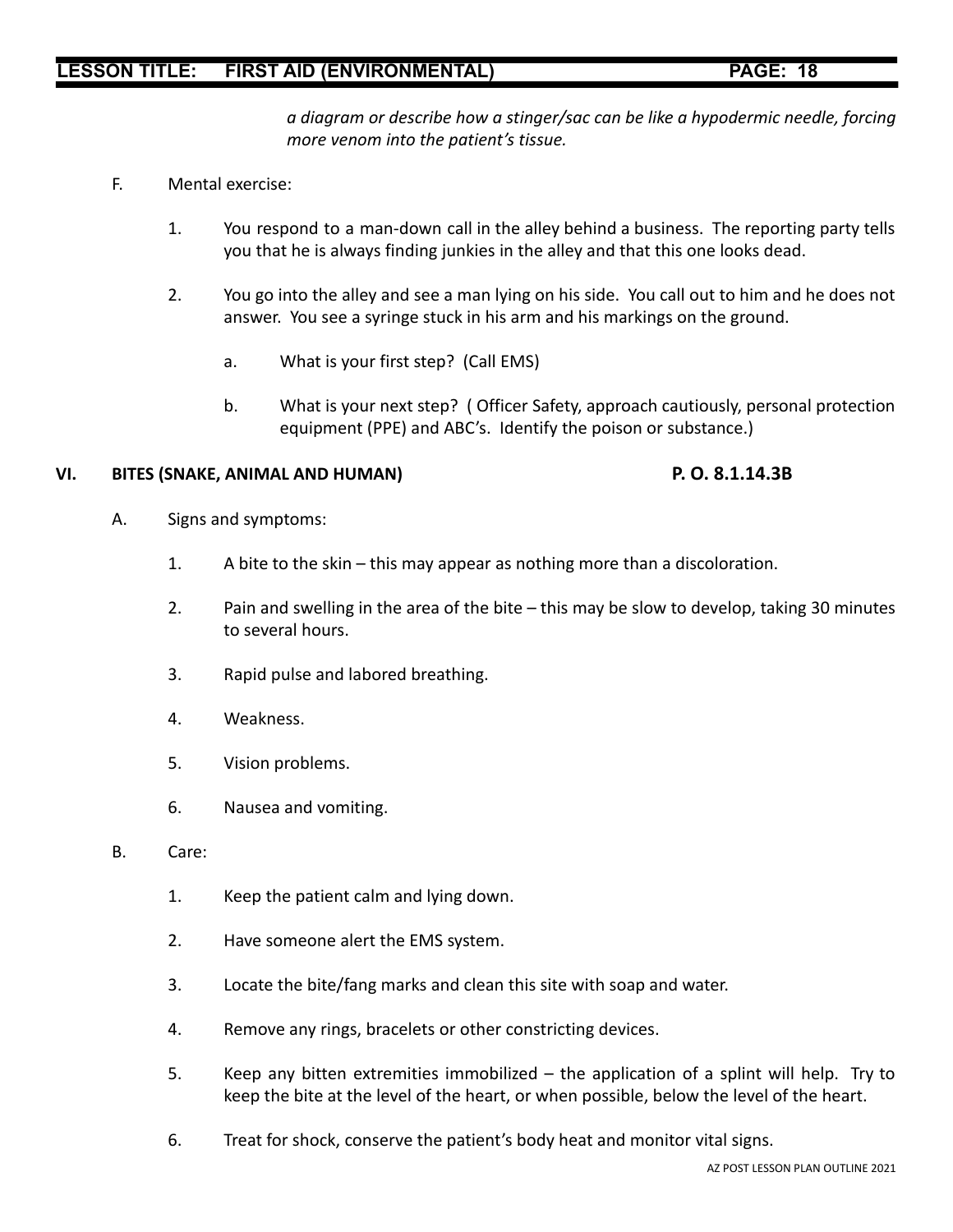- 7. Snake bites Cover with a sterile dressing.
- 8. Animal/human bites treat as soft tissue injuries, remembering the high rate of infection from these types of bites. ( Tourniquets are no longer used. Do not try to such out the venom.)
- 9. Attempt to identify the animal, snake or human that bit the patient. Do not try to catch the animal or snake. Do not create a secondary victim.
- C. Mental exercise:
	- 1. You are at a possible burglary-in-progress call. You are walking in the desert area around the back of a business. As you approach the back wall you hear a distinctive rattling noise and then feel a sharp pain in your leg. You look down and see a three (3)-foot rattler by your feet. The snake crawls away and then you sit down.
		- a. What should you do first? (Call EMS)
		- b. What should you do next? ( Keep your leg lower than your heart)
		- c. What is your first intervention? ( ABC's)
		- d. What else should you do? ( Take your shoe off and stay calm)

### **VII. DRUGS AND ALCOHOL P. O. 8.1.14.3A**

- A. Types of drugs drugs are classified according to their effects on the user.
	- 1. **Uppers** are stimulants of the central nervous system. They include: Amphetamines, cocaine, caffeine, anti-asthmatic drugs and vaso-constrictor drugs.
	- 2. **Downers** are depressants of the central nervous system. They include: Barbiturates, tranquilizers, alcohol and marijuana which also has some hallucinogenic properties.
	- 3. **Hallucinogens** they include: LSD, mescaline, psilocybin, peyote and marijuana which also has some downer properties.
- B. Care:
	- 1. Provide life support measures as signs/symptoms dictate.
	- 2. Hyperactive patients should be protected from hurting themselves and others. They should be reassured and treated calmly.
	- 3. The level of consciousness should be maintained.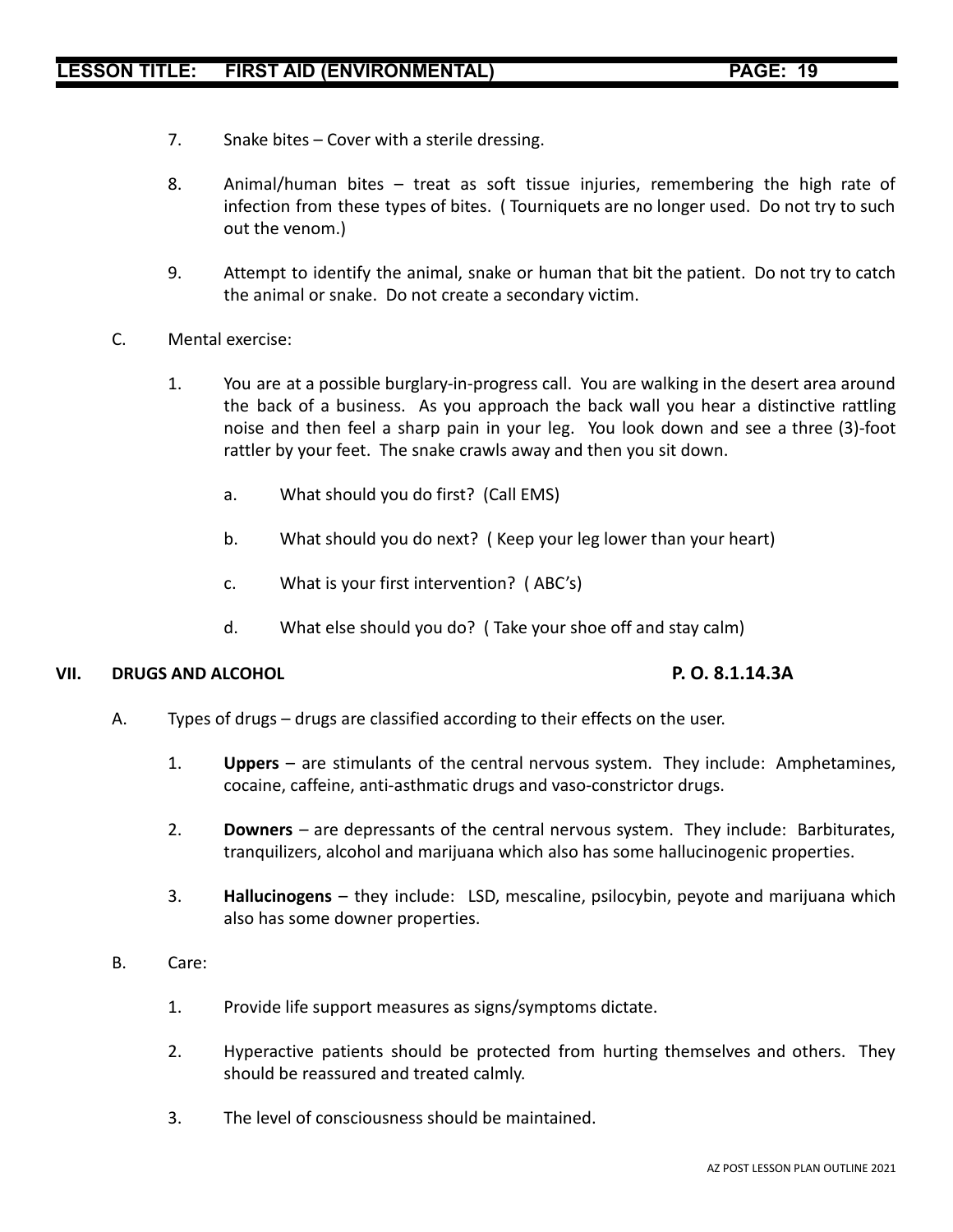- 4. Respirations should be carefully monitored since overdoses of depressants can cause respiratory depression and death.
- 5. The rescuer should instill confidence. The patient should be assured that he/she will be alright.
- 6. The rescuer should be alert for possible signs of allergic reactions and shock. Monitor vital signs and treat for shock.
- C. Alcohol.
	- 1. Depressant alcohol is a depressant, not a stimulant.
	- 2. Effects alcohol affects the person's judgment, vision, reaction time and coordination. In very large quantities, it can cause death by paralyzing the respiratory center of the brain.
	- 3. Signs:
		- a. An odor of alcohol on the breath.
		- b. Swaying/unsteadiness.
		- c. Slurred speech.
		- d. Nausea/vomiting.
		- e. Flushed eyes.
	- 4. Caution.
		- a. These signs can mean illnesses or injuries other than alcohol abuse (e.g., epilepsy, diabetes, head injury, etc.).
		- b. It is, therefore, especially important that the person with apparent alcohol on his/her breath (which can smell like the acetone breath of a diabetic) not be immediately dismissed as a drunk.
		- c. He/she should be checked for other illnesses/injuries.
	- 5. Alcohol combined with other depressants can result in the effects being greater than expected. When alcohol is taken in combination with analgesics, tranquilizers, antihistamines, barbiturates, etc., the depressant effects will be added together and, in some instances, the resultant effect will be greater than the expected combined effect.
	- 6. Management.
		- a. Perform a proper survey and interview to detect any medical emergencies or